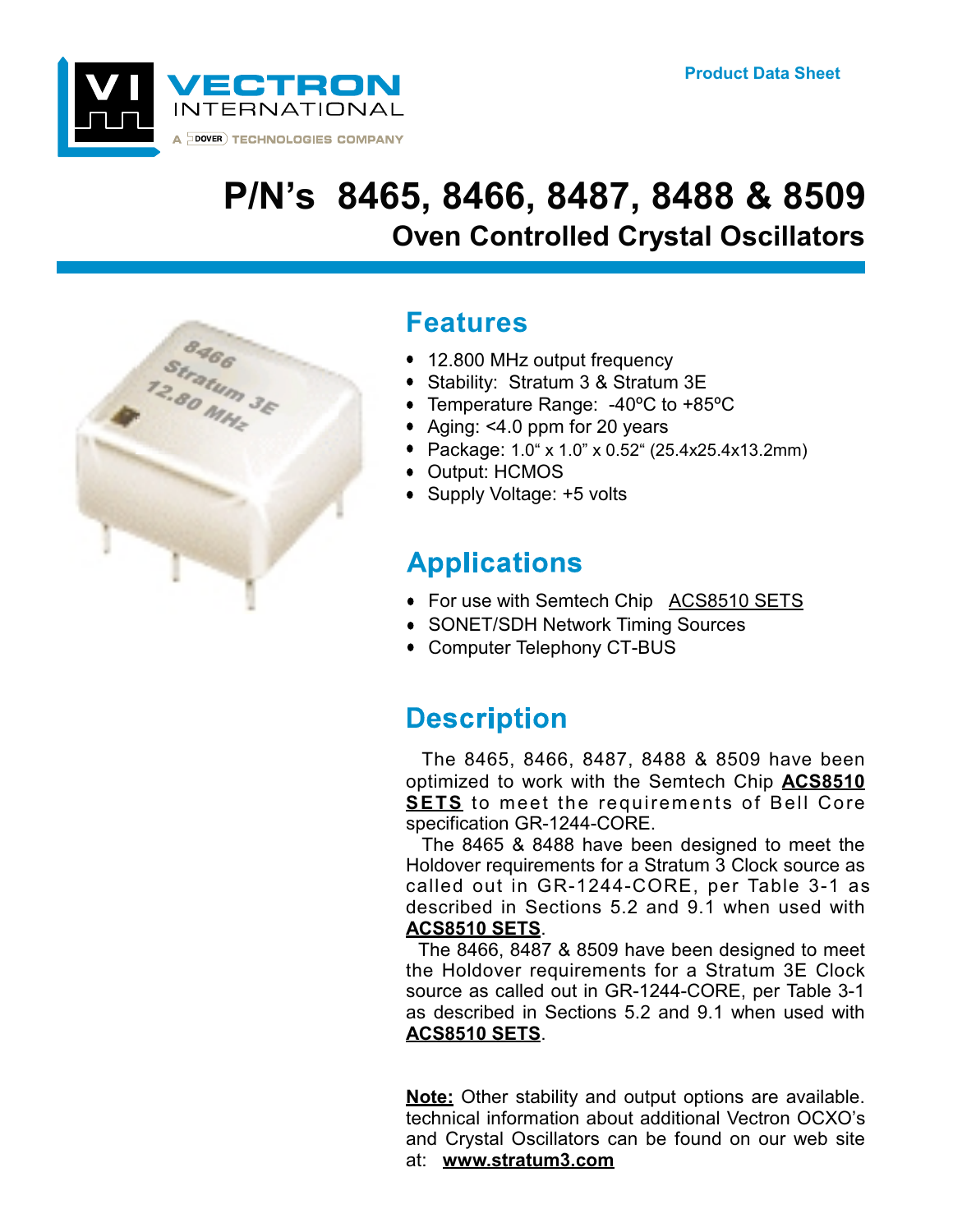### **Performance Characteristics**

| <b>Parameter</b>                                         | <b>Characteristics</b>                                                                                                                            |                                   |                                      |                                   |                                                      |  |
|----------------------------------------------------------|---------------------------------------------------------------------------------------------------------------------------------------------------|-----------------------------------|--------------------------------------|-----------------------------------|------------------------------------------------------|--|
| <b>Part Number:</b>                                      | 8465<br>(Stratum 3)                                                                                                                               | 8488<br>(Stratum 3)               | 8466<br>(Stratum 3E)                 | 8487<br>(Stratum 3E)              | 8509<br>(Stratum 3E)                                 |  |
| Frequency:                                               | 12.800 MHz                                                                                                                                        | 12.800 MHz                        | 12.800 MHz                           | 12.800 MHz                        | 12.800 MHz                                           |  |
| <b>Operating Temp Range:</b>                             | -40 $^{\circ}$ C to +85 $^{\circ}$ C                                                                                                              | $0^{\circ}$ C to +70 $^{\circ}$ C | -40 $^{\circ}$ C to +85 $^{\circ}$ C | $0^{\circ}$ C to +70 $^{\circ}$ C | -20 $\mathrm{^{\circ}C}$ to +75 $\mathrm{^{\circ}C}$ |  |
| Aging:                                                   | <4 ppm<br>for 20 years                                                                                                                            | <4 ppm<br>for 20 years            | <2 ppm<br>for 20 years               | $<$ 2 ppm<br>for 20 years         | <2 ppm<br>for 20 years                               |  |
| <b>Stability vs Temperature:</b><br>vs Drift (24 hours): | $±280$ ppb<br>$±40$ ppb                                                                                                                           | $±280$ ppb<br>$±40$ ppb           | $±10$ ppb<br>$±1$ ppb                | $±10$ ppb<br>$±1$ ppb             | $±10$ ppb<br>$±1$ ppb                                |  |
| <b>Stability vs Supply:</b>                              | ±2 ppb per % change in Voltage                                                                                                                    |                                   |                                      |                                   |                                                      |  |
| Initial Accuracy @ +25°C:                                | $±1.5$ ppm                                                                                                                                        |                                   |                                      |                                   |                                                      |  |
| <b>Supply Voltage:</b>                                   | +5.0 Vdc $±5\%$                                                                                                                                   |                                   |                                      |                                   |                                                      |  |
| <b>Power Draw:</b>                                       | <5W peak at turn on, <1.25W stabilized @ +25°C                                                                                                    |                                   |                                      |                                   |                                                      |  |
| Output:                                                  | <b>HCMOS</b>                                                                                                                                      |                                   |                                      |                                   |                                                      |  |
| Symmetry (at 50% Vdd):                                   | 60/40 to 40/60, maximum                                                                                                                           |                                   |                                      |                                   |                                                      |  |
| <b>Rise/Fall Time (10-90%):</b>                          | <10 nanoseconds                                                                                                                                   |                                   |                                      |                                   |                                                      |  |
| <b>Short Term (Allan Variance):</b>                      | $1x10^{-11}$ / second                                                                                                                             |                                   |                                      |                                   |                                                      |  |
| <b>Phase Noise:</b><br>(TYPICAL)                         | <b>Offset</b><br><b>Phase Noise</b><br>100 Hz<br>$-130$ dBc/Hz<br>1k Hz<br>$-145$ dBc/Hz<br>$10k$ Hz<br>$-150$ dBc/Hz<br>100k Hz<br>$-150$ dBc/Hz |                                   |                                      |                                   |                                                      |  |
| Shock:                                                   | 30G, 11 ms per MIL-STD-202, Method 213, Condition J                                                                                               |                                   |                                      |                                   |                                                      |  |
| <b>Vibration - Sine:</b>                                 | MIL-STD-202, Method 204, Condition A except 5G to 500 Hz                                                                                          |                                   |                                      |                                   |                                                      |  |
| <b>Storage Temperature:</b>                              | -55 $\mathrm{^{\circ}C}$ to +85 $\mathrm{^{\circ}C}$                                                                                              |                                   |                                      |                                   |                                                      |  |
| <b>Thermal Shock:</b>                                    | -55°C to +85°C per MIL-STD-202 Method 107 Condition A                                                                                             |                                   |                                      |                                   |                                                      |  |
| Seal:                                                    | MIL-STD-202, Method 112, Condition D                                                                                                              |                                   |                                      |                                   |                                                      |  |
| Size:                                                    | 1.00" x 1.00" x 0.52" (25.40mm x 25.40mm x 13.20mm)                                                                                               |                                   |                                      |                                   |                                                      |  |

and a state

Vectron International 267 Lowell Road, Hudson, NH 03051 Tel: 1-88-VECTRON-1 Fax: 1-888-FAX-VECTRON  $2<sup>1</sup>$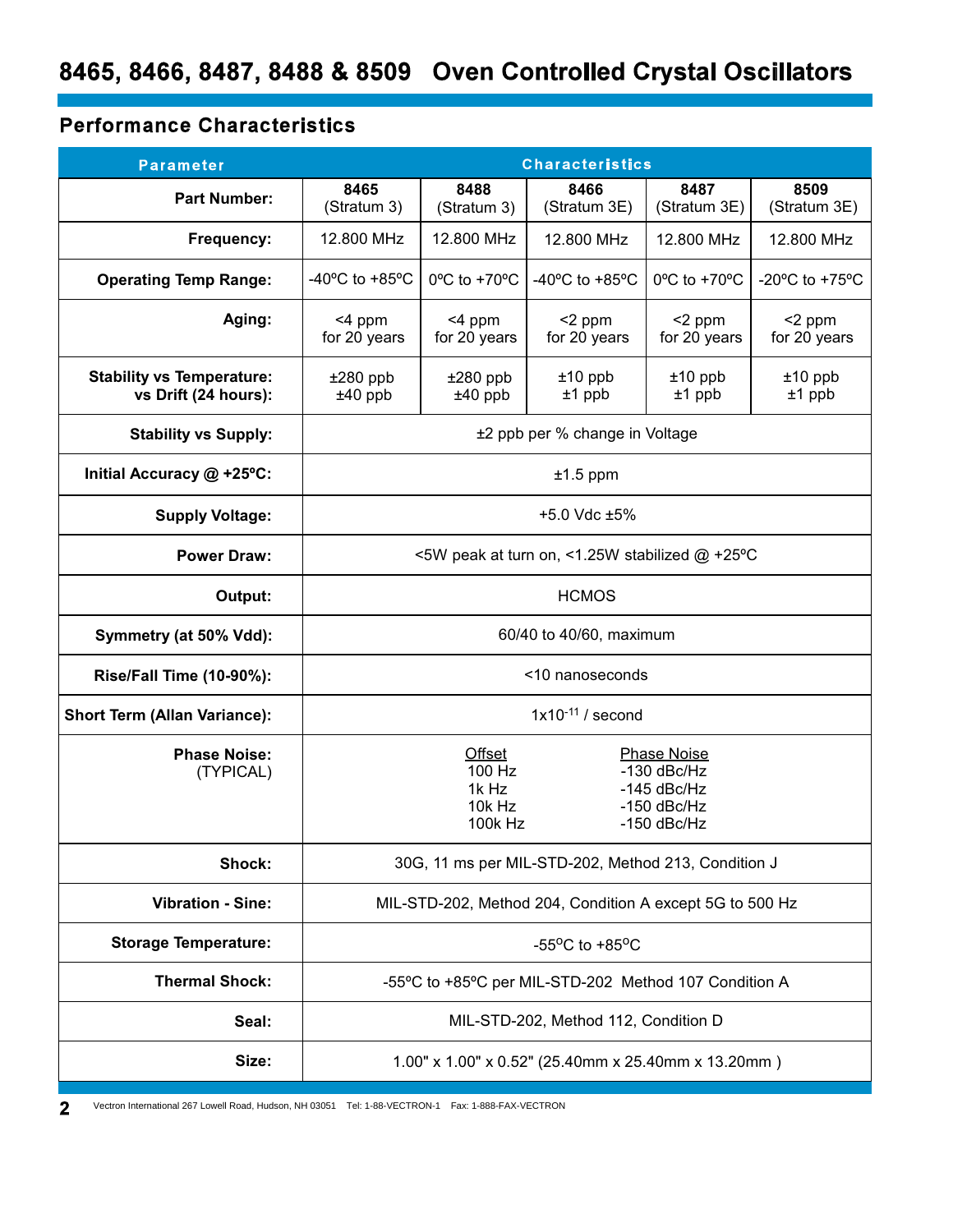#### **Outline Drawings**



| Pin            | <b>Function</b>       |  |  |
|----------------|-----------------------|--|--|
|                | Output                |  |  |
| $\overline{2}$ | GND, Case             |  |  |
| 3              | N/C                   |  |  |
| 4              | <b>N/C</b>            |  |  |
| 5              | <b>Supply Voltage</b> |  |  |

Pin Numbers are optional and may not appear on the unit.

#### **Recommended Land Pattern**